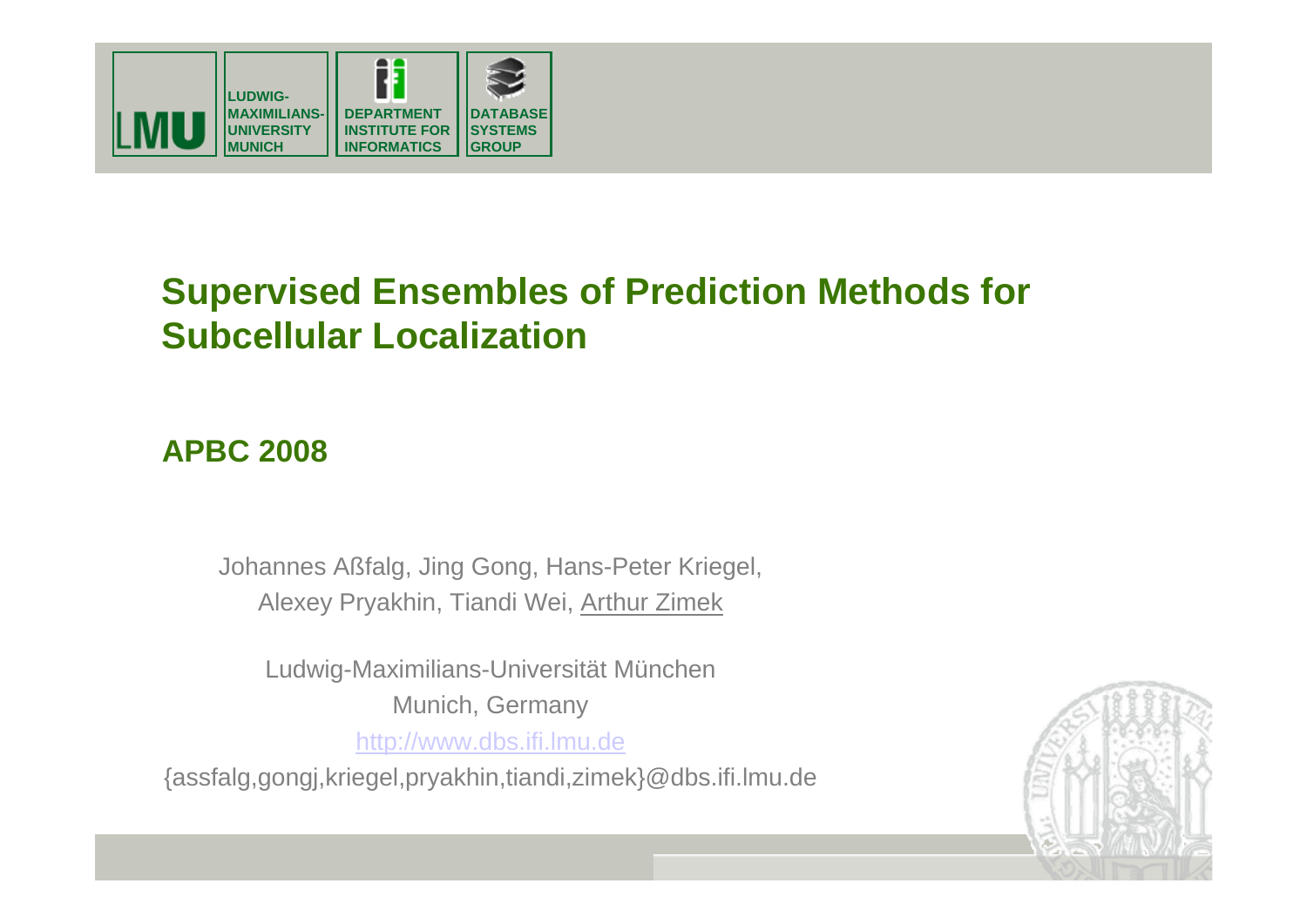



- $\bullet$ **Background**
- •Localization Prediction Methods
- $\bullet$ Ensemble Methods (Theory)
- $\bullet$  Supervised Ensemble Methods
	- Ensemble using a Voting Schema
	- Ensemble based on Decision Tree
- $\bullet$ Data and Results
- •**Conclusions**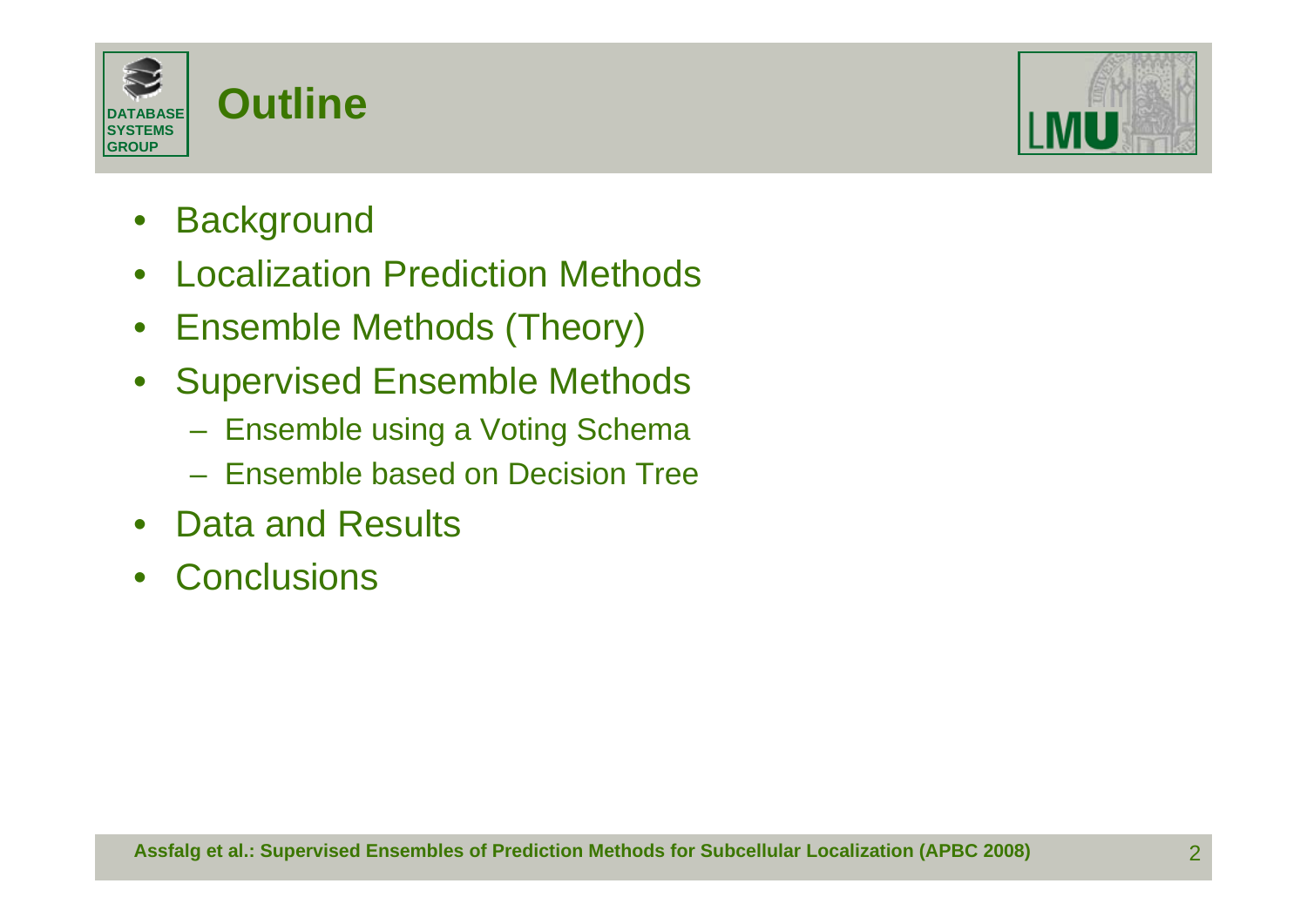

### • cells are organized in regions and compartments

- • different regions serve different functionalities
- certain functionalities are performed by specific proteins
- • proteins are adapted to the specific biophysical environment of its proper compartment





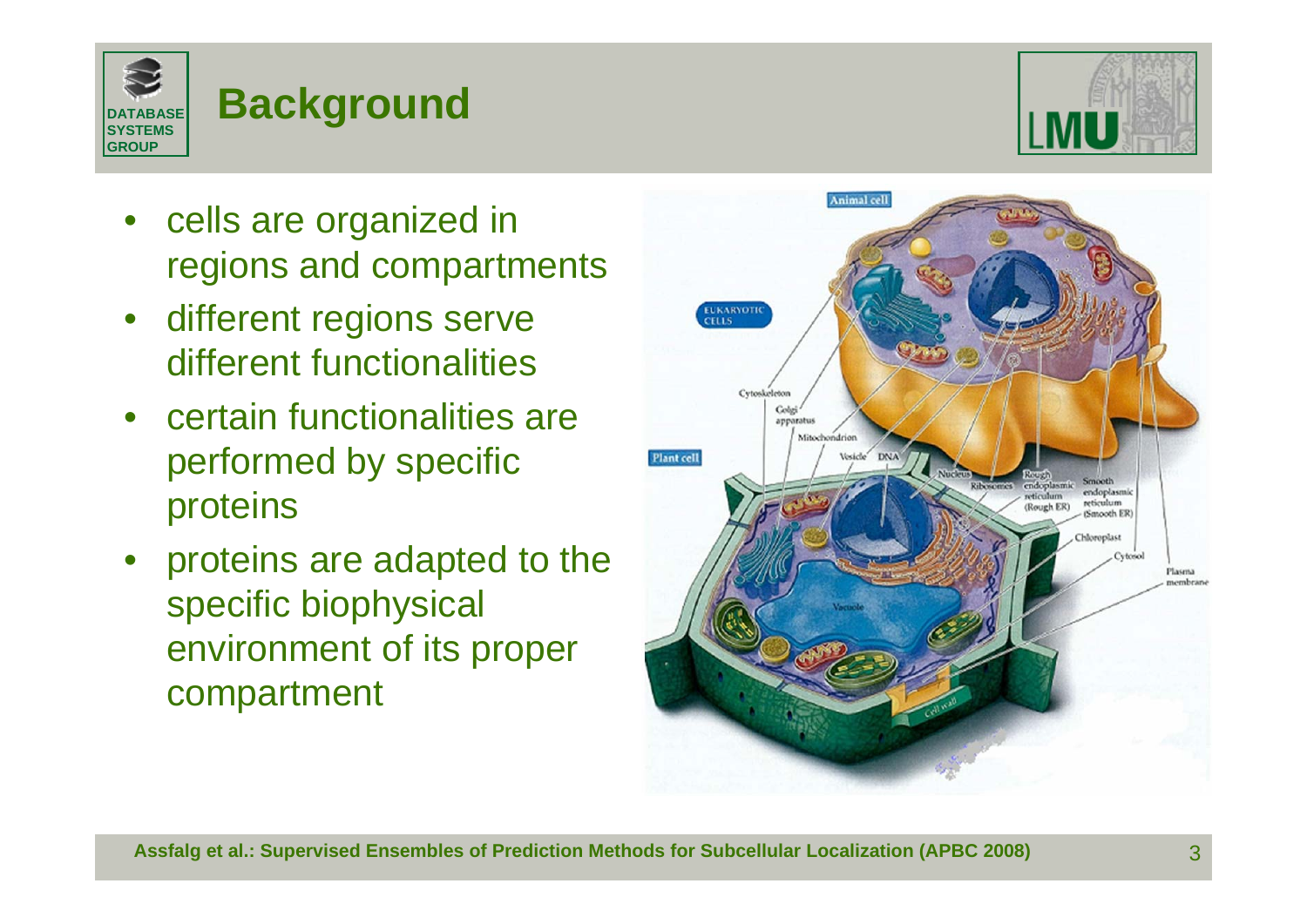

- • proper function of a protein requires correct localization
- $\bullet$  co-translational or posttranslational transport of proteins into specific subcellular localizations
- $\bullet$  highly regulated and complex cellular process

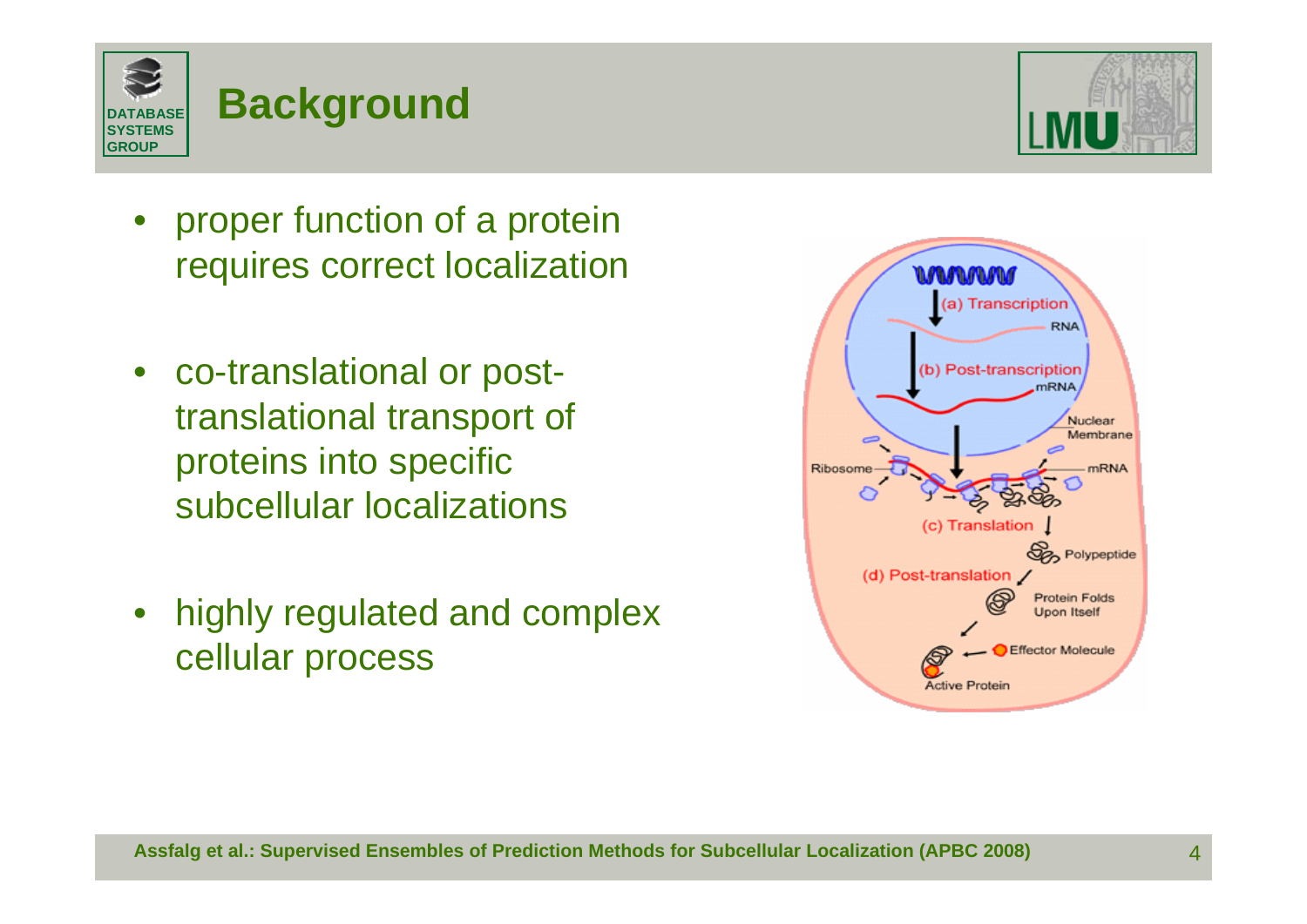#### **DATABASESYSTEMSGROUPLocalization Prediction Methods: Basis for Predictions**



# Prediction methods for subcellular localization are based on:

- • adaptation of a protein to a certain region is reflected in amino-acid composition (surface exposed to specific milieu)
- • transport and localization is guided e.g. by peptide signals
- $\bullet$ homology of proteins



Nobel prize 1999 Günter Blobel *"proteins have intrinsic signals that govern their transport and localization in the cell"*



secretion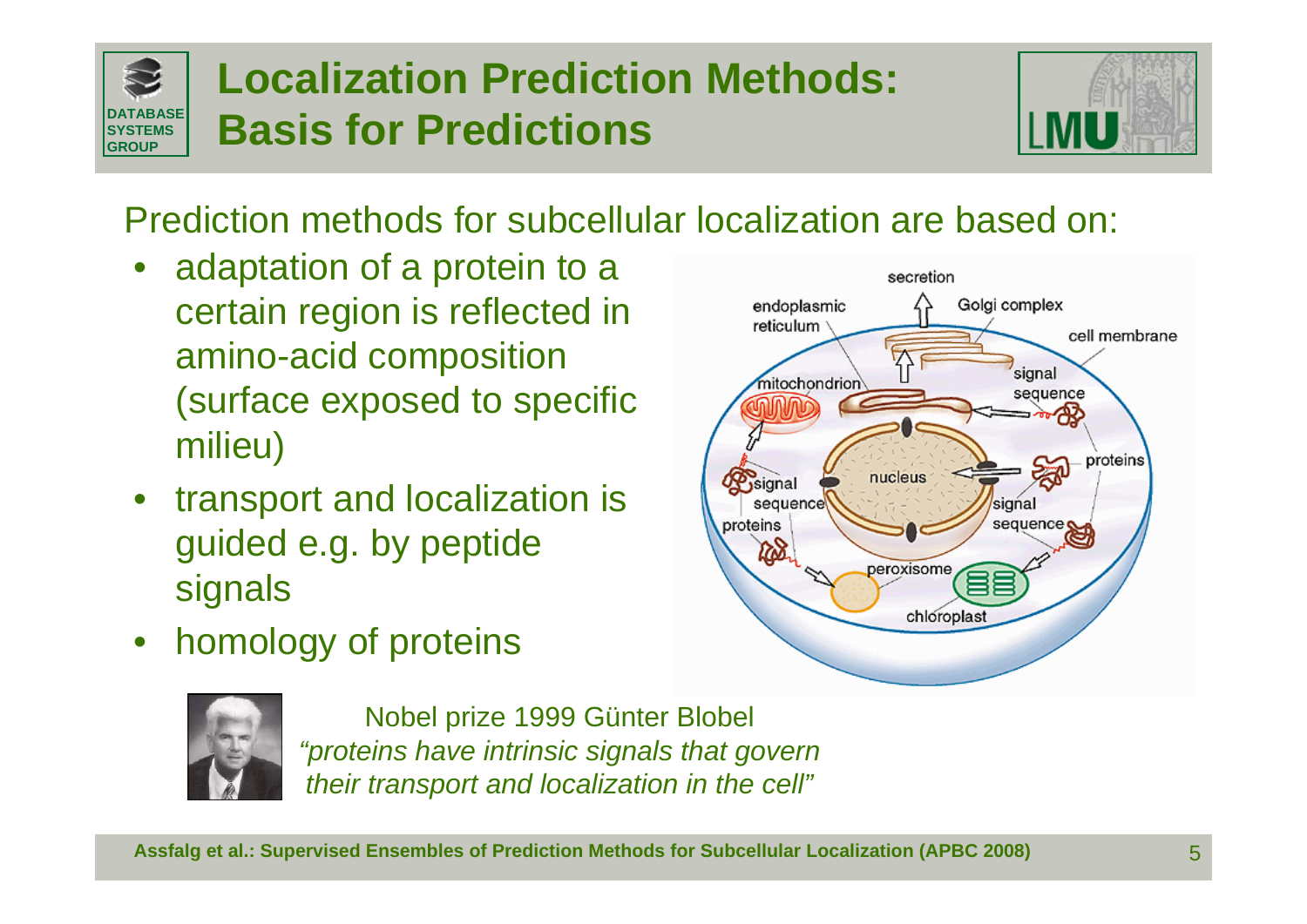#### **DATABASE SYSTEMSGROUPLocalization Prediction Methods: Using Different Information**



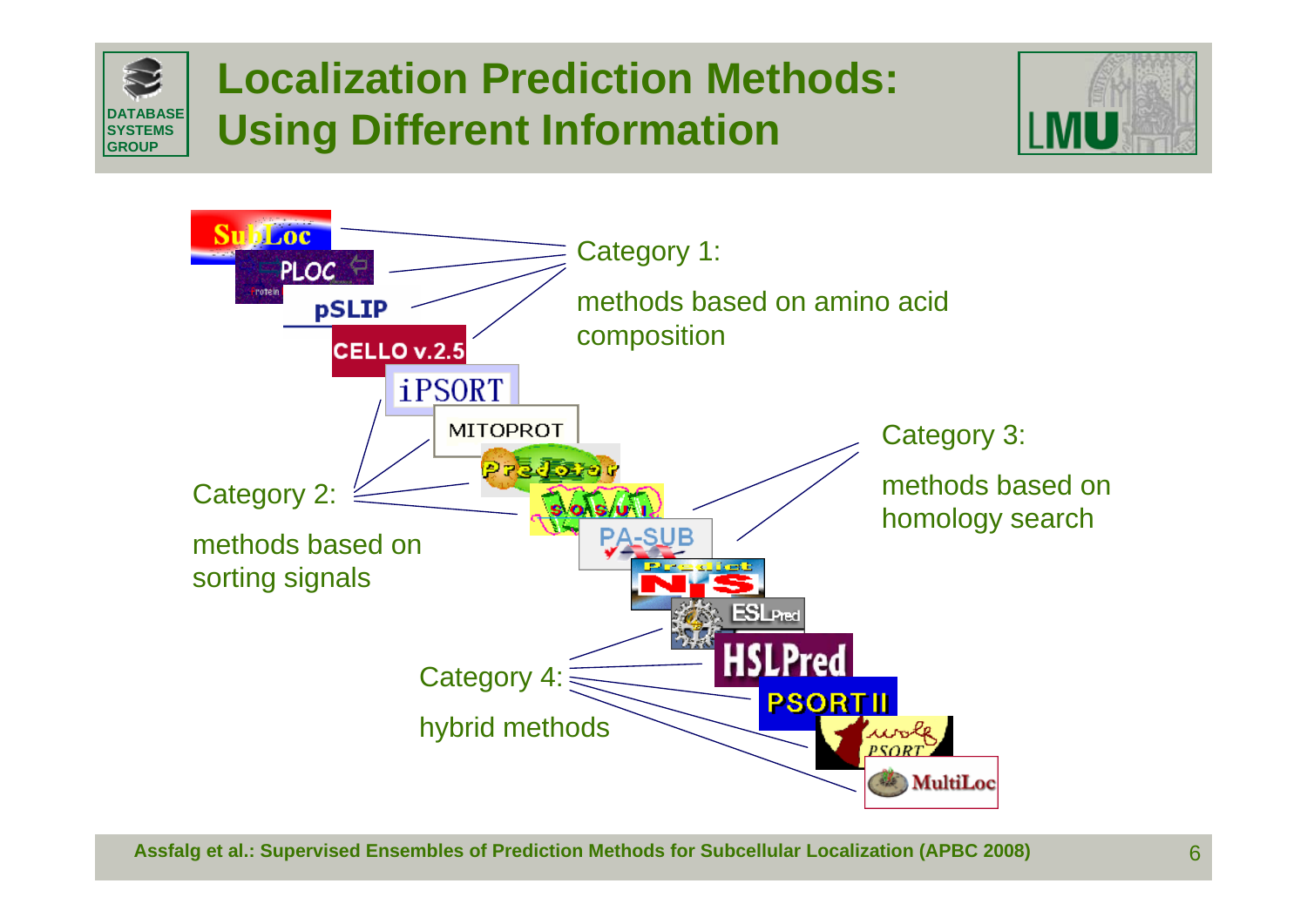#### **DATABASE SYSTEMSGROUPLocalization Prediction Methods: Different Computational Basis**



- $\bullet$ naïve Bayes
- $\bullet$ Bayes networks
- $\bullet$ k-nearest neighbor methods
- $\bullet$ SVM
- •neural networks
- $\bullet$ rules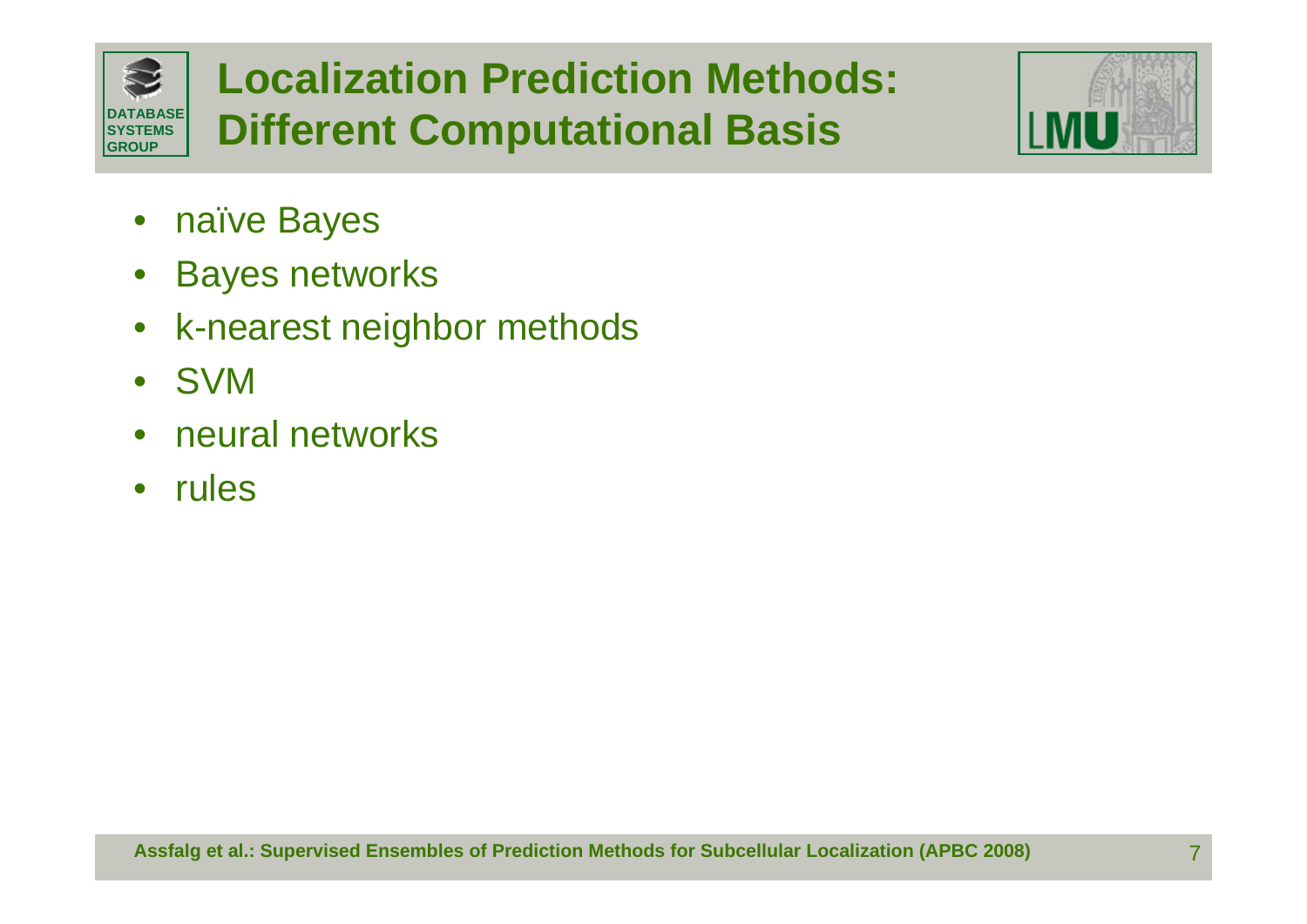#### **DATABASESYSTEMSGROUPLocalization Prediction Methods: Different Limitations of Methods**



- • Localization coverage
	- e.g. "SubLoc" predicts 4 localizations
	- "PLOC" predicts 12 localizations
- Taxonomic coverage
	- e.g. "HSLPred" predicts for human proteins
	- "PLOC" predicts for plant, animal and fungi proteins
- • Sequence coverage
	- e.g. "ESLPred (2004)" and "SubLoc (2001)" used data set generated by another method "NNPSL" in 1998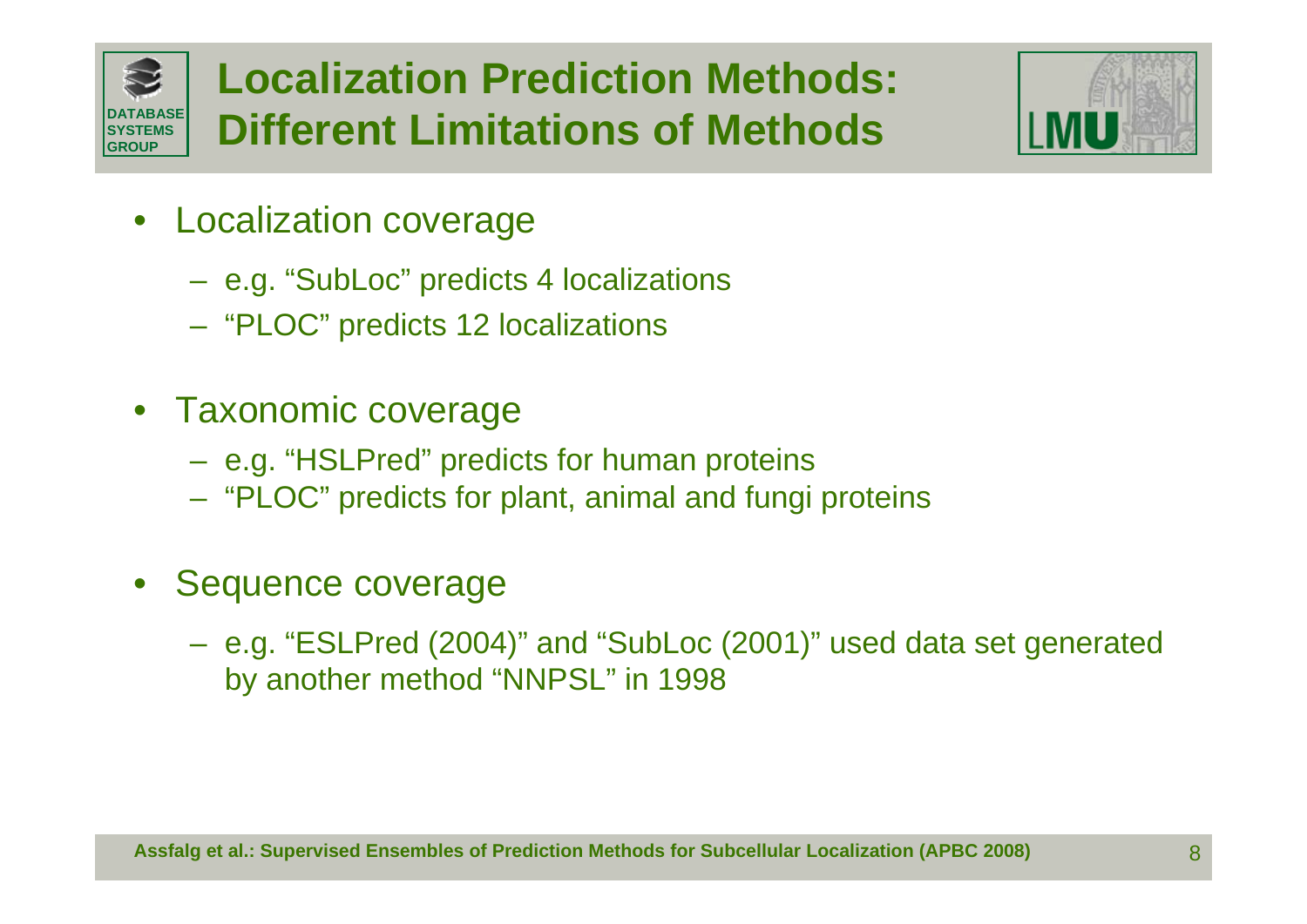#### **DATABASESYSTEMSGROUPLocalization Prediction Methods: Different Limitations of Methods**



- •different means to assess the accuracy in publications
- • inexact assignment of localizations for methods based on sorting signals
	- secretory pathway → E.R. / Golgi / Lysosome / Extracellular
- • strong dependence on the quality of N-terminal sequence assignment for methods based on sorting signals
- • strong dependence on the existence of homologous protein for methods based on homology search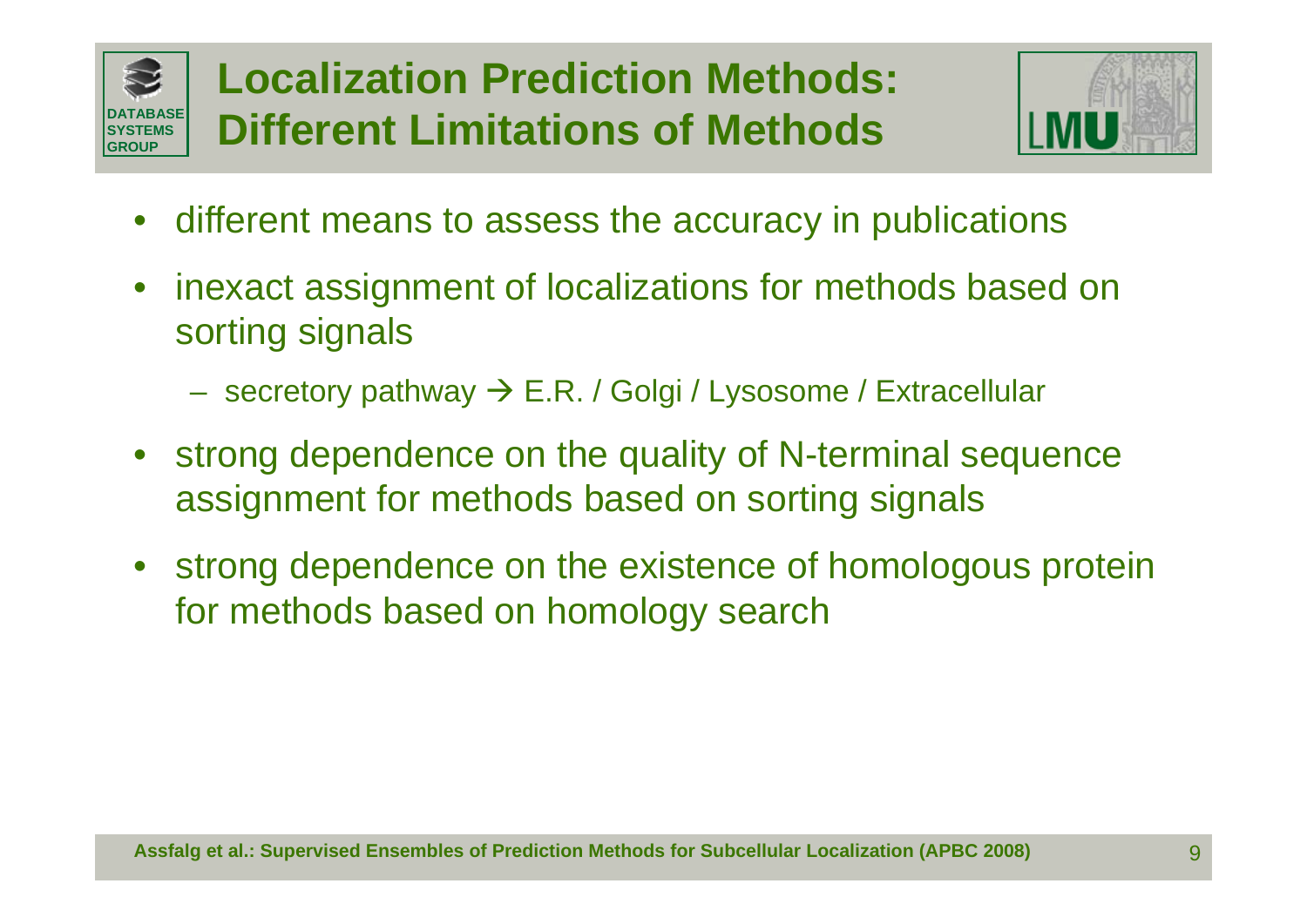



- $\bullet$  Ensemble methods combine several self-contained classifiers to gain better accuracy.
- $\bullet$  Prerequisites to enhance accuracy by combination of base classifiers:
	- the single base classifier is "accurate" (i.e., better than random)
	- the base classifiers differ:
		- statistical variance (different prediction models perform equally well on training data)
		- computational variance (using different heuristics to overcome computational restrictions)
		- different bias
	- effect: the base classifiers make different (uncorrelated) errors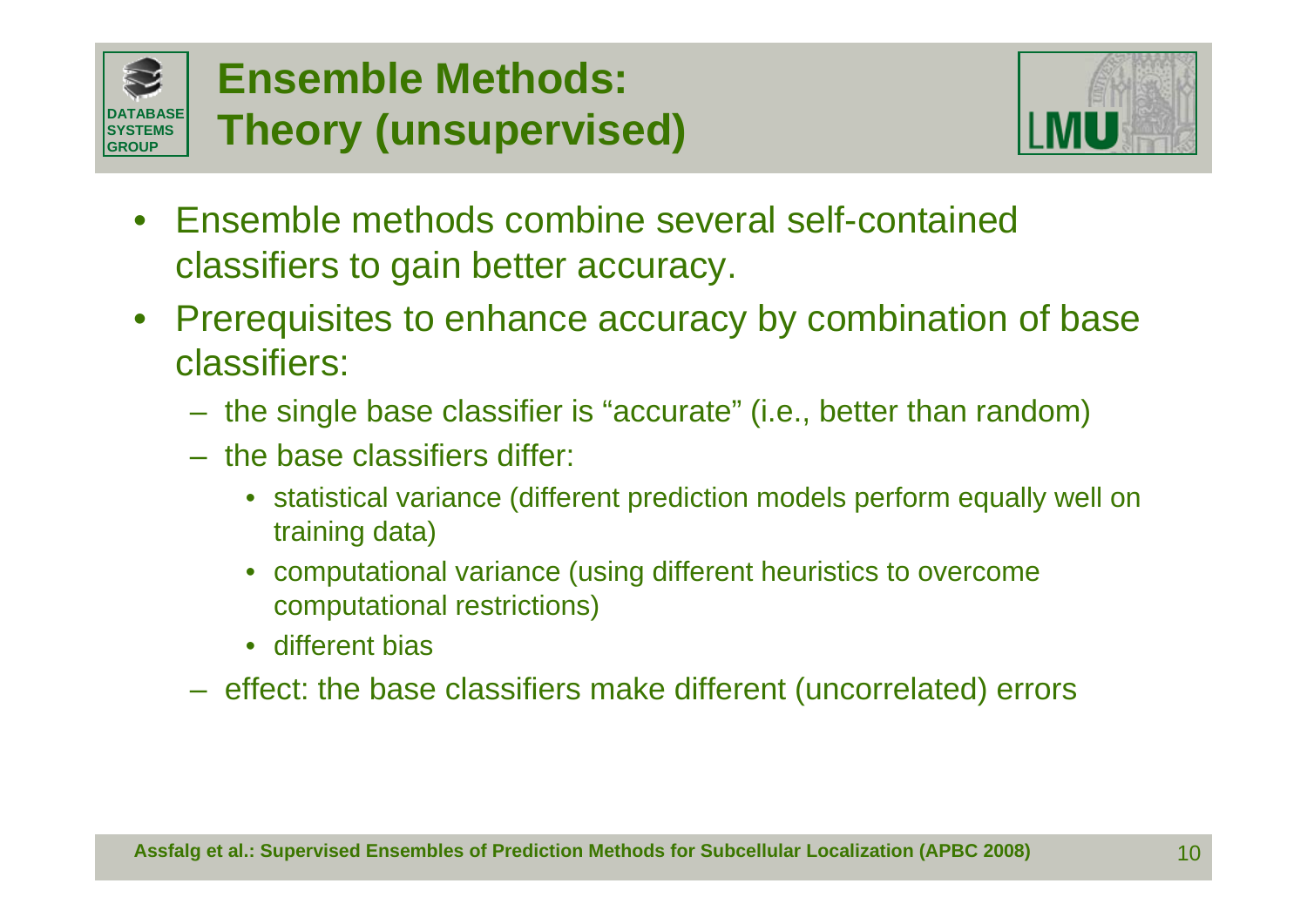



- •ensemble of *k* hypotheses for dichotomous problem
- •error rate of each hypothesis is *p < 0.5*
- •ensemble is wrong if (and only if) more than  $\frac{1}{2}$  members are wrong  $\left\lceil \frac{k}{2} \right\rceil$
- $\bullet$  overall error rate of ensemble: area under binomial distribution, where  $k$ (i.e., at least k/2 hypotheses are wrong)

$$
k \ge \left\lceil \frac{k}{2} \right\rceil
$$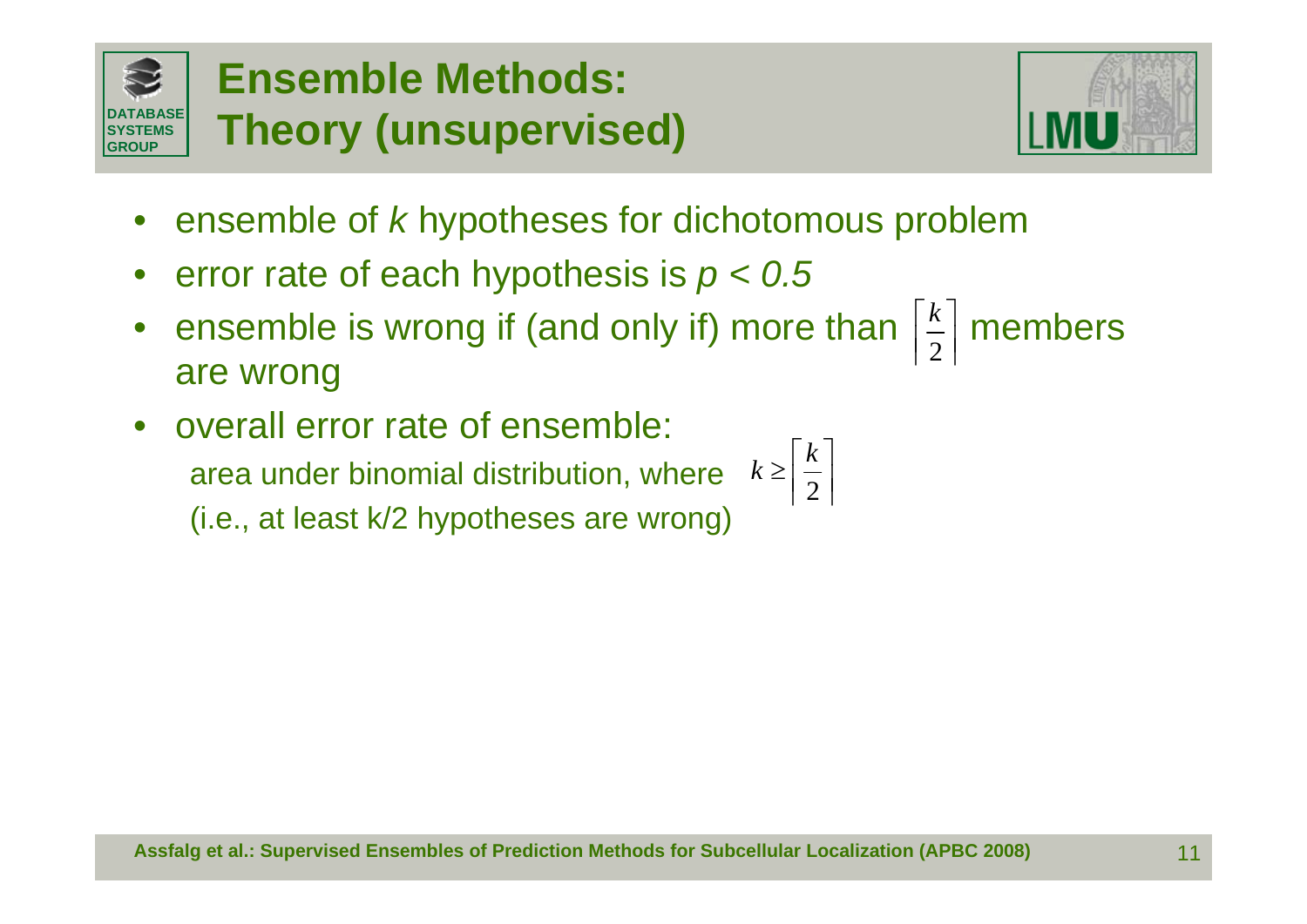



•example: single error rate *p = 0.3* equally for each member

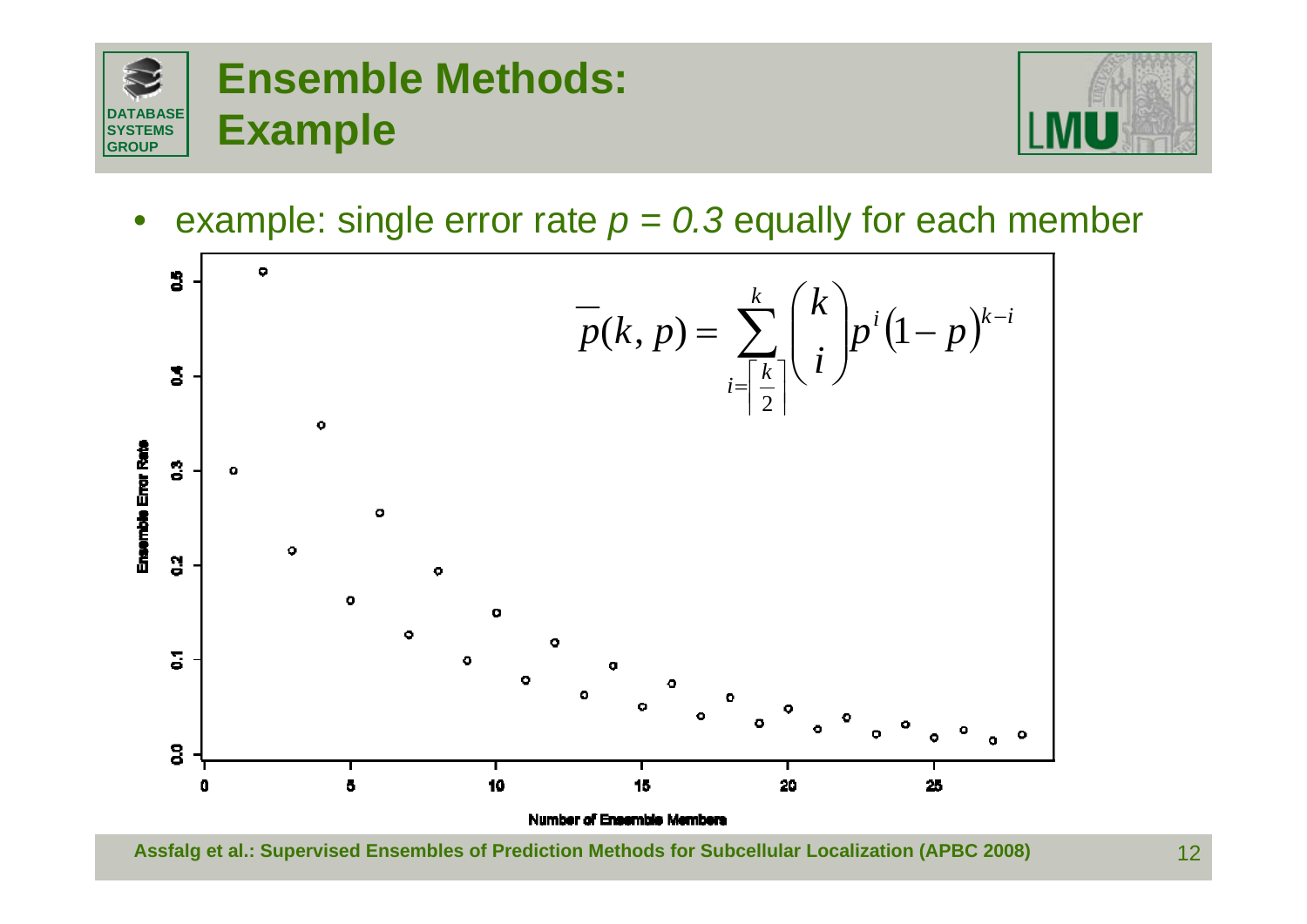#### **DATABASESYSTEMSGROUPEnsemble Methods: Selection of Base Methods**



- • diversity of used information and computational methods makes localization prediction methods ideal base classifiers for ensembles
- prerequisites:
	- comparison of methods with different coverage: derive reliability index
	- assess accuracy of methods by comparable statistics
	- choose representative methods for different categories and algorithmic approaches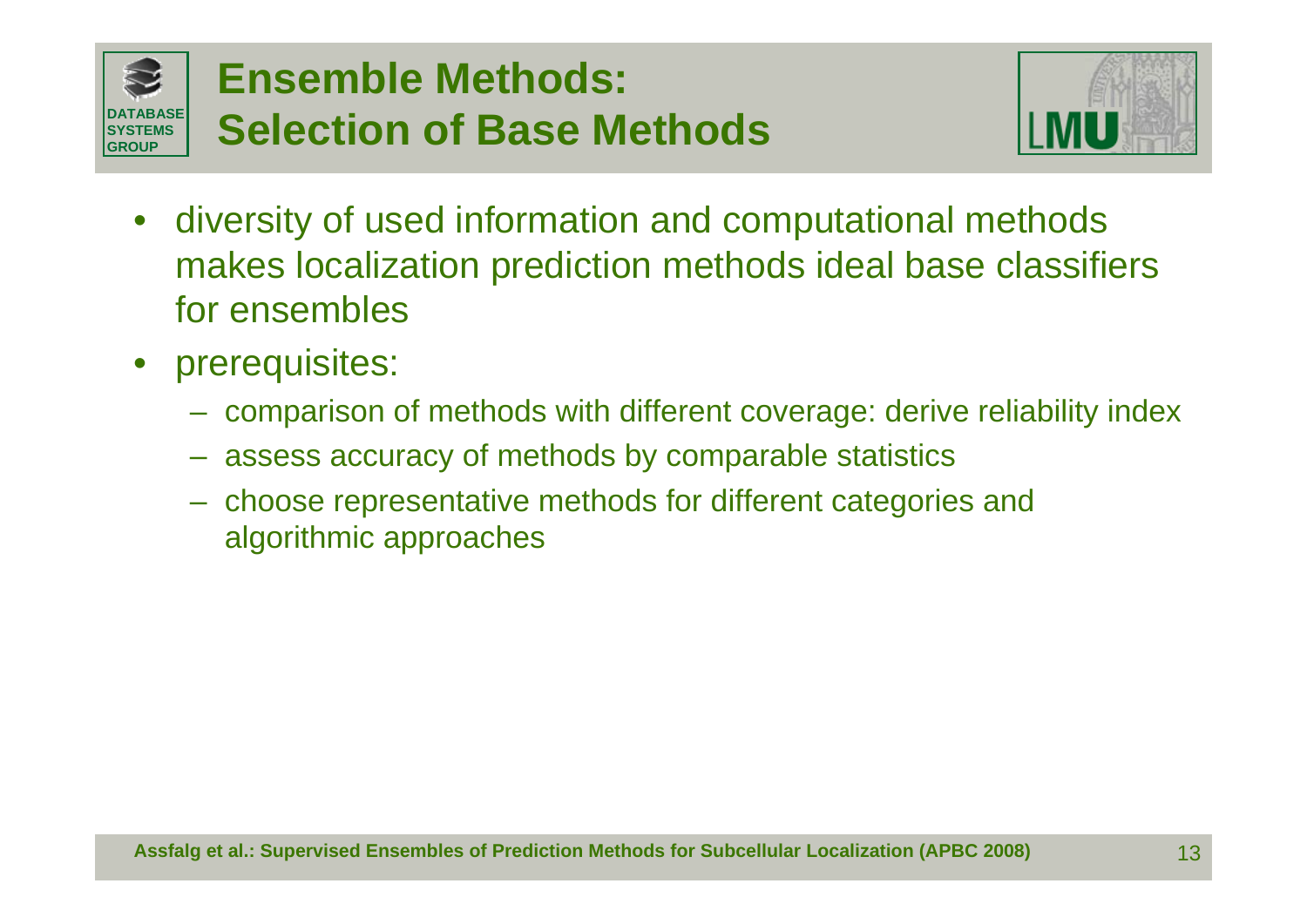



| Category       | <b>Method</b>                               | <b>Foundation</b>               | Algorithm          |
|----------------|---------------------------------------------|---------------------------------|--------------------|
| 1              | <b>SubLoc</b>                               | aa                              | <b>SVM</b>         |
|                | <b>PLOC</b><br>rotein and zation prediction | dipeptide                       | <b>SVM</b>         |
|                | <b>CELLO v.2.5</b>                          | n-peptide                       | <b>SVM</b>         |
| $\overline{2}$ | <b>iPSORT</b>                               | detecting sorting signals       | <b>AA-index</b>    |
|                | Prefere                                     | detecting sorting signals       | <b>NN</b>          |
| 3              | PA-SUB                                      | <b>BLAST against Swiss-Prot</b> | <b>Naive Bayes</b> |
| $\overline{4}$ | <b>PSORTII</b>                              | aa+signal+motif+structure       | k-NN               |
|                | wolk<br><b>PSORT</b>                        | aa+length+signal                | k-NN               |
|                | <b>MultiLoc</b>                             | aa+signal+motif+structure       | <b>SVM</b>         |
|                | <b>ESLPred</b>                              | aa+di+properties+psi-BLAST      | <b>SVM</b>         |
|                | <b>HSLPred</b>                              | aa+di+gap+properties+psi-BLAST  | <b>SVM</b>         |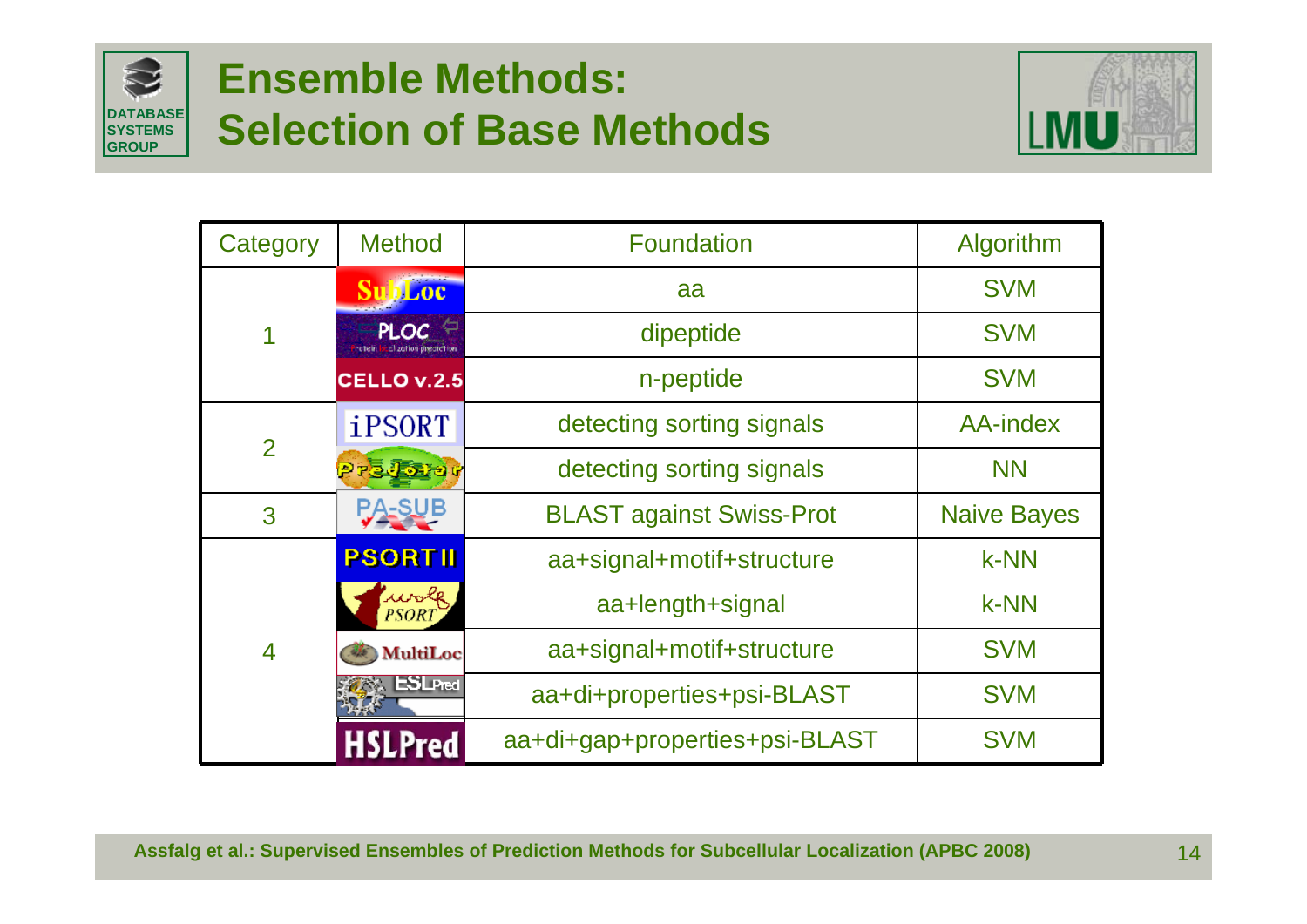#### **DATABASE SYSTEMSGROUPEnsemble Methods: Exclusion of Some Methods**



| Category                                                             | <b>Method</b>                      | <b>Foundation</b>              | Algorithm       |  |
|----------------------------------------------------------------------|------------------------------------|--------------------------------|-----------------|--|
| too simple foundation, lower rank in preliminary tests               |                                    |                                |                 |  |
|                                                                      | <b>PLOC</b><br>and zotion predicti | dipeptide                      | <b>SVM</b>      |  |
|                                                                      | CELLO v.2.5                        | n-peptide                      | <b>SVM</b>      |  |
| $\overline{2}$                                                       | <i>iPSORT</i>                      | detecting sorting signals      | <b>AA-index</b> |  |
|                                                                      | <b>PTSJOT</b>                      | detecting sorting signals      | <b>NN</b>       |  |
| based on virtually all SWISSPROT entries that provide a localization |                                    |                                |                 |  |
|                                                                      |                                    | extension WoLFPSORT is used    |                 |  |
| $\overline{4}$                                                       | a sert<br><b>PSORT</b>             | aa+length+signal               | k-NN            |  |
|                                                                      | MultiLoc                           | aa+signal+motif+structure      | <b>SVM</b>      |  |
|                                                                      | <b>ESLPred</b>                     | aa+di+properties+psi-BLAST     | <b>SVM</b>      |  |
|                                                                      | <b>HSLPred</b>                     | aa+di+gap+properties+psi-BLAST | <b>SVM</b>      |  |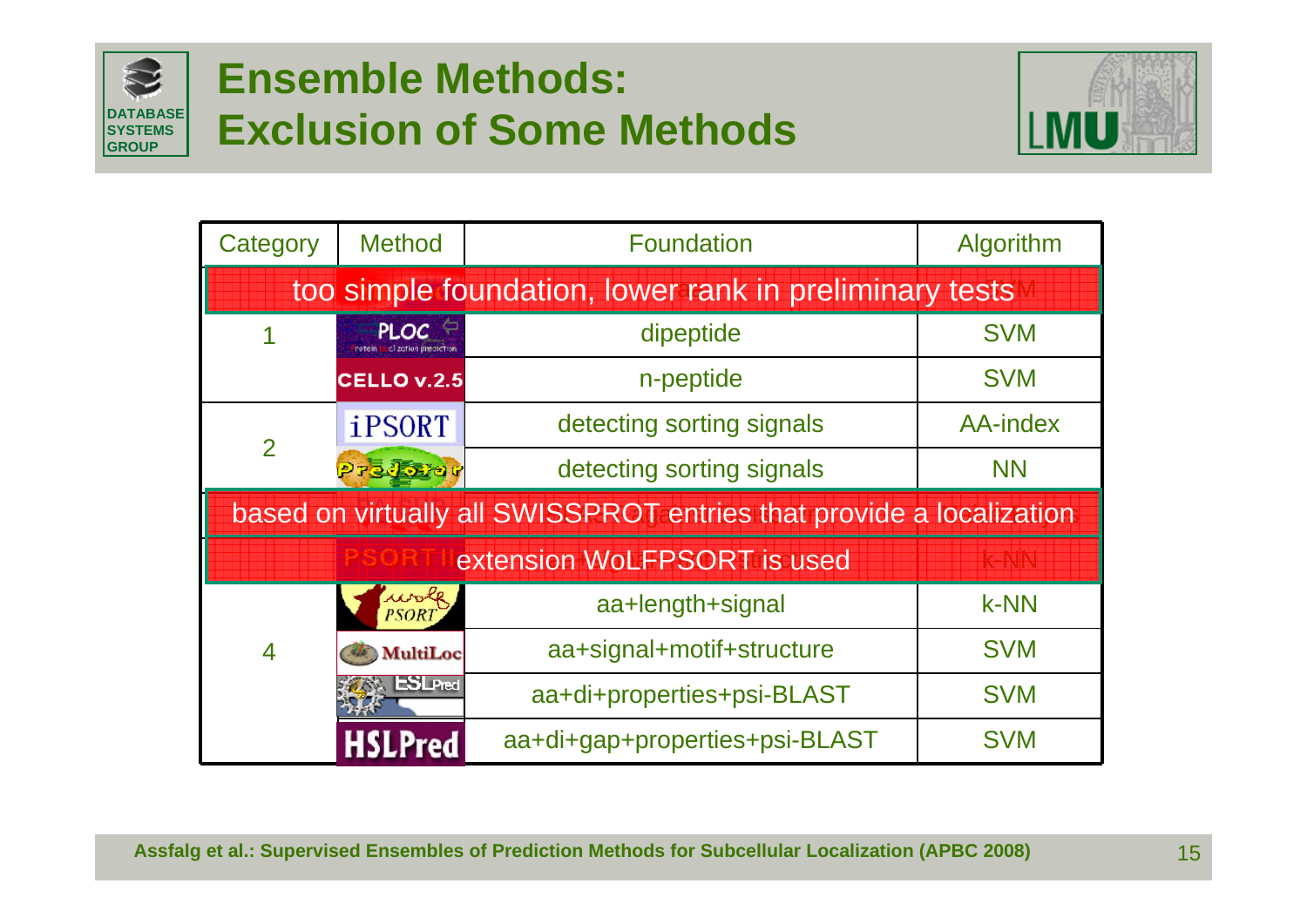### **DATABASEEnsemble Methods: From Unsupervised to Supervised**



- • preliminary tests and evaluations: several prediction methods unsuitable for unsupervised ensembles
- $\bullet$ problem:

**SYSTEMSGROUP**

- low accuracy for some localization classes
- some errors may be correlated
- approach: supervised ensembles based on prior knowledge of the performance of the single methods

Method 1:

voting scheme based on prior evaluation of base classifiers

Method 2:

decision tree learns reliability of the single methods for single predictions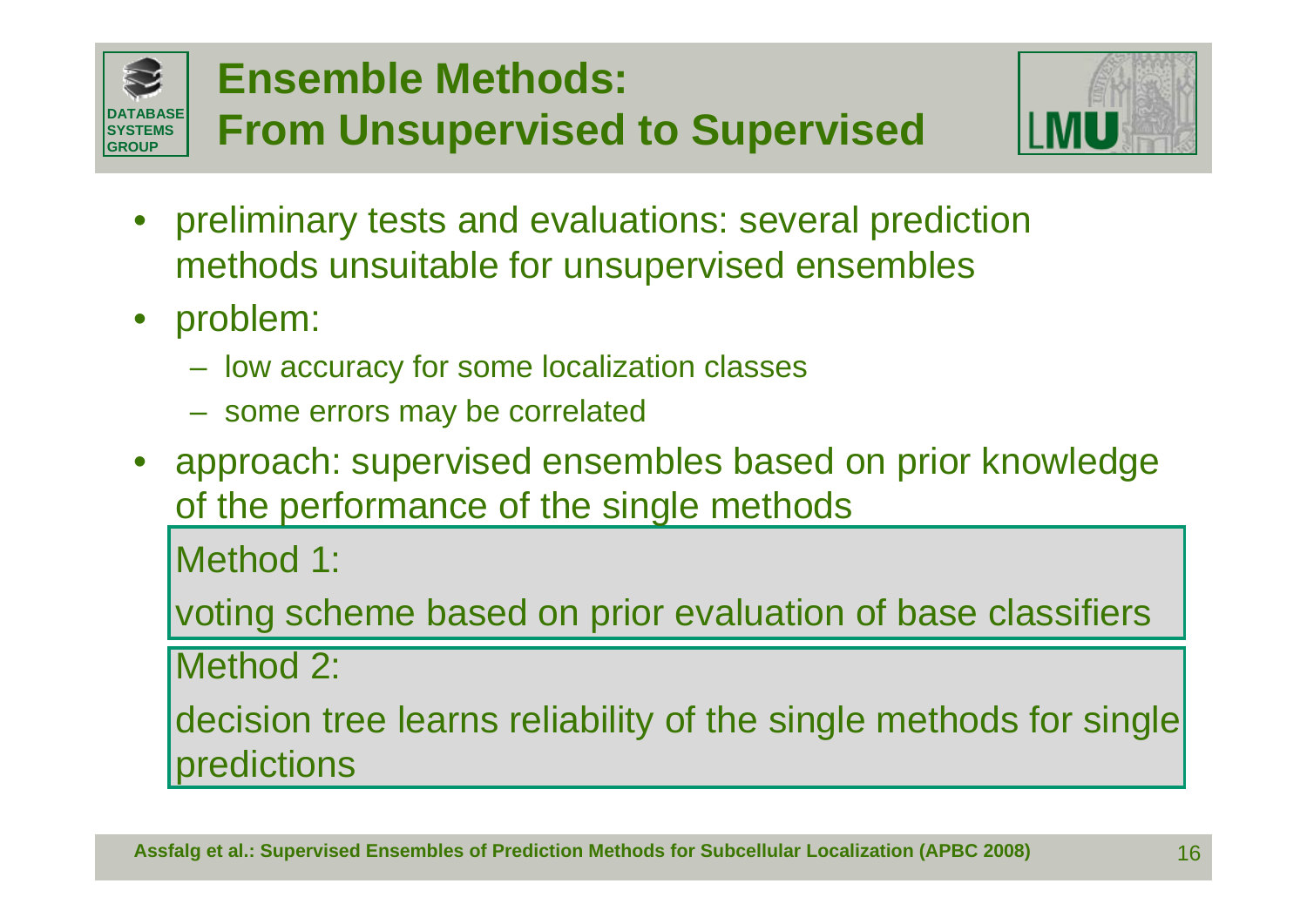



• Each method gives its vote to one or several localizations



•Score calculation for each localization according to the gained votes and the weight of each vote

For a certain localization *i*:  $\text{ score}_i = \sum_{j=1...N} \left( \text{Vote}_j * (N - \text{Rank}_j + 1) \right)$ 

 $N$  : number of methods used by the ensemble method

 $Rank<sub>i</sub>$ : rank of method *j* during comparison

Vote<sub>*i*</sub> = 1 if method *j* gives the vote to the localization *i*, otherwise Vote<sub>*i*</sub> = 0.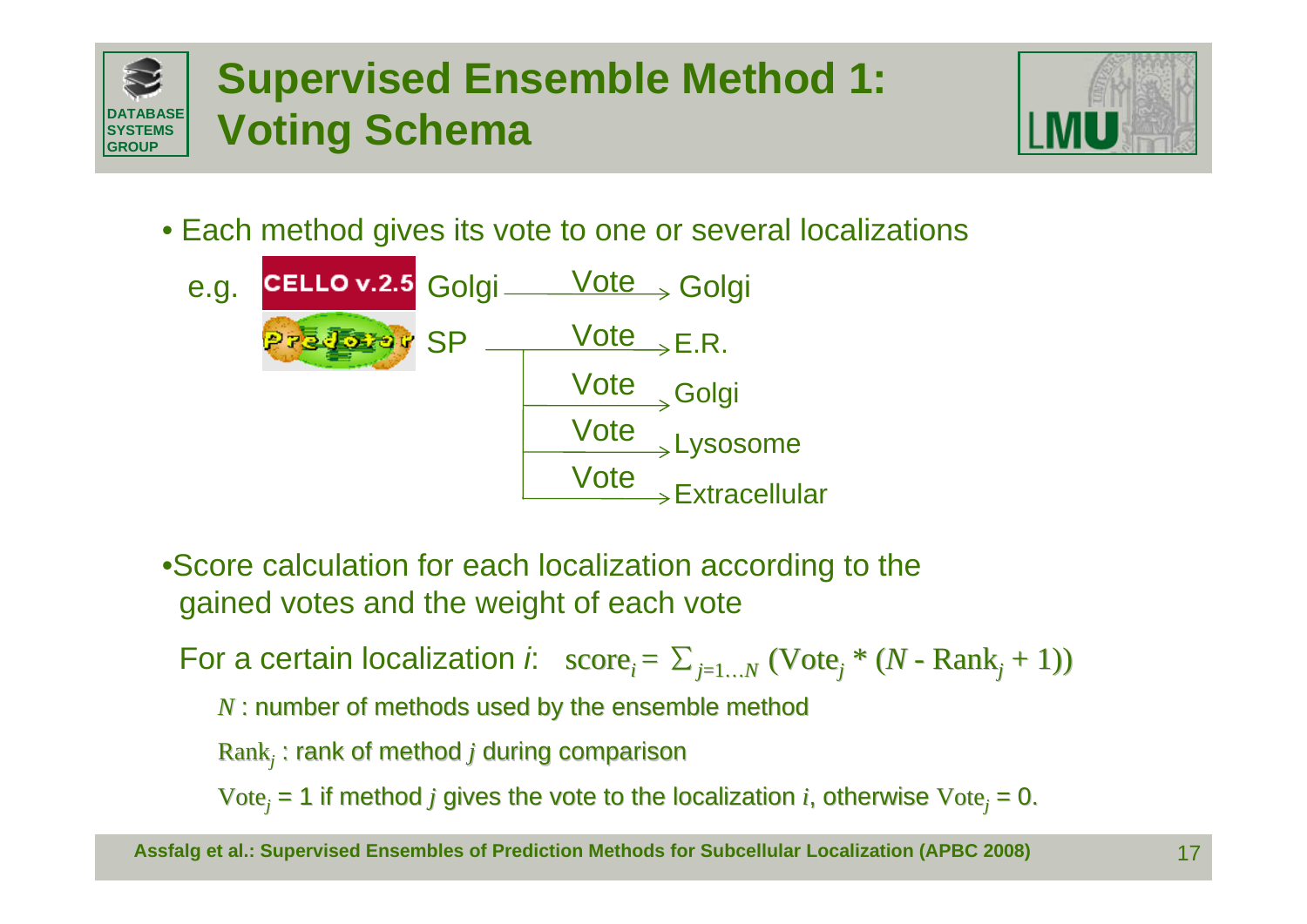#### **DATABASESYSTEMSGROUPSupervised Ensemble Method 2: Decision Tree**



 $\bullet$  Decision Trees learn to map prediction vectors of the base classifiers to a single prediction:

 $(localization index)^N \rightarrow localization index$ 

- Example: decision tree for taxonomic group "plant" learns rules like *"If CELLO predicts class 6 and WoLFPSORT predicts class 4, then class 4 is correct."*
- The prediction servers and the learned models are available online via

http://www.dbs.ifi.lmu.de/research/locpred/ensemble/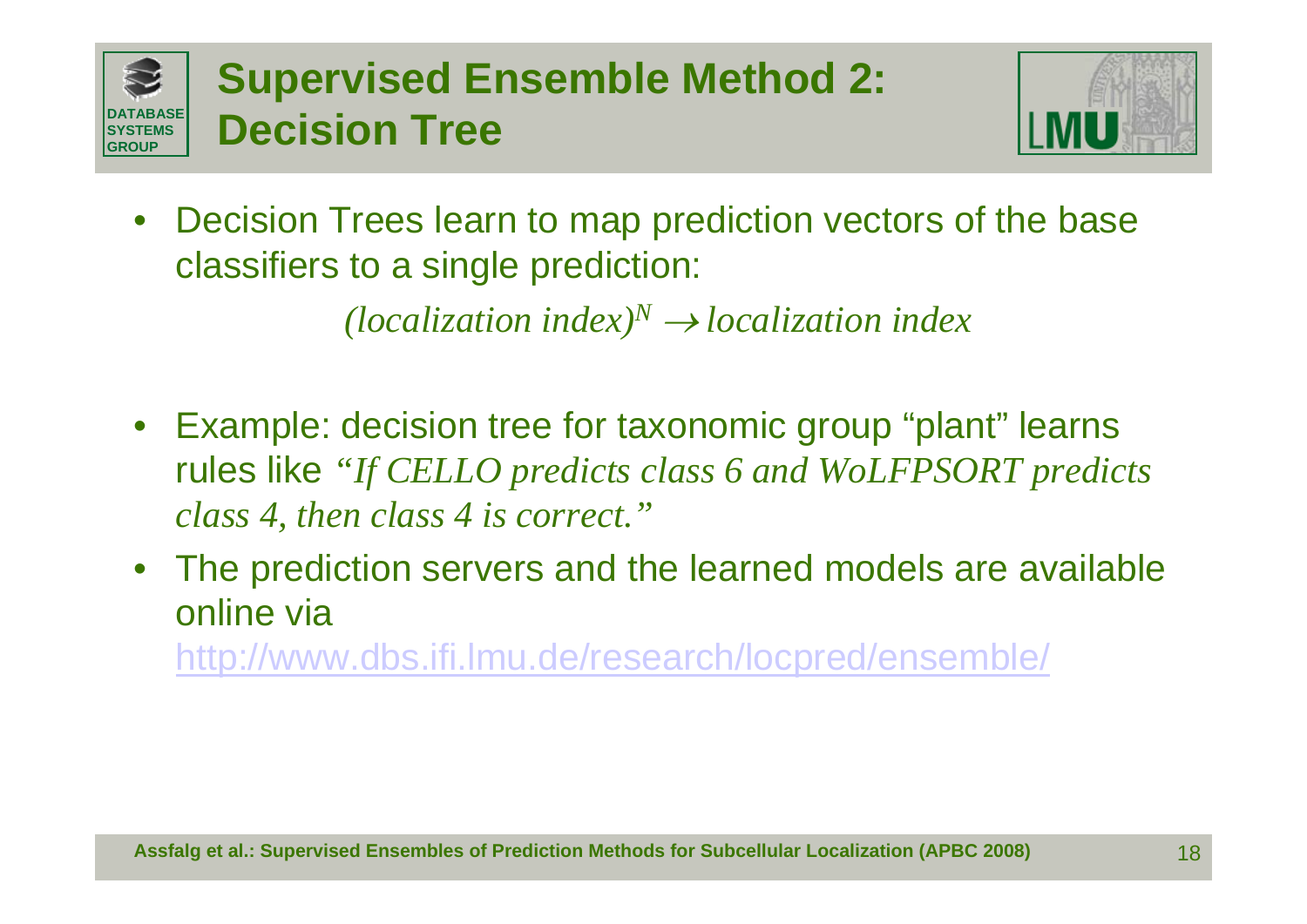

**Assfalg et al.: Supervised Ensembles of Prediction Methods for Subcellular Localization (APBC 2008)** 19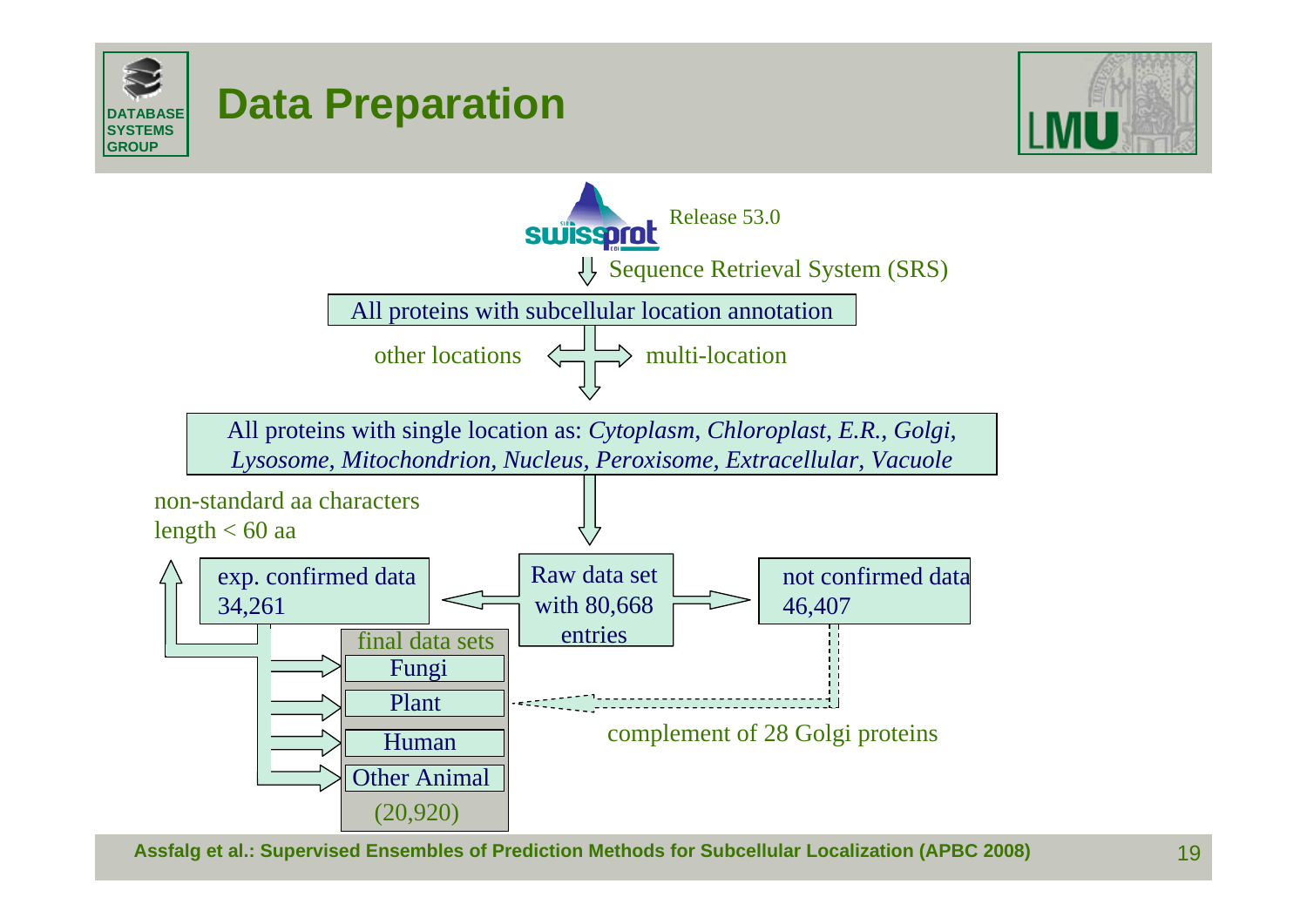



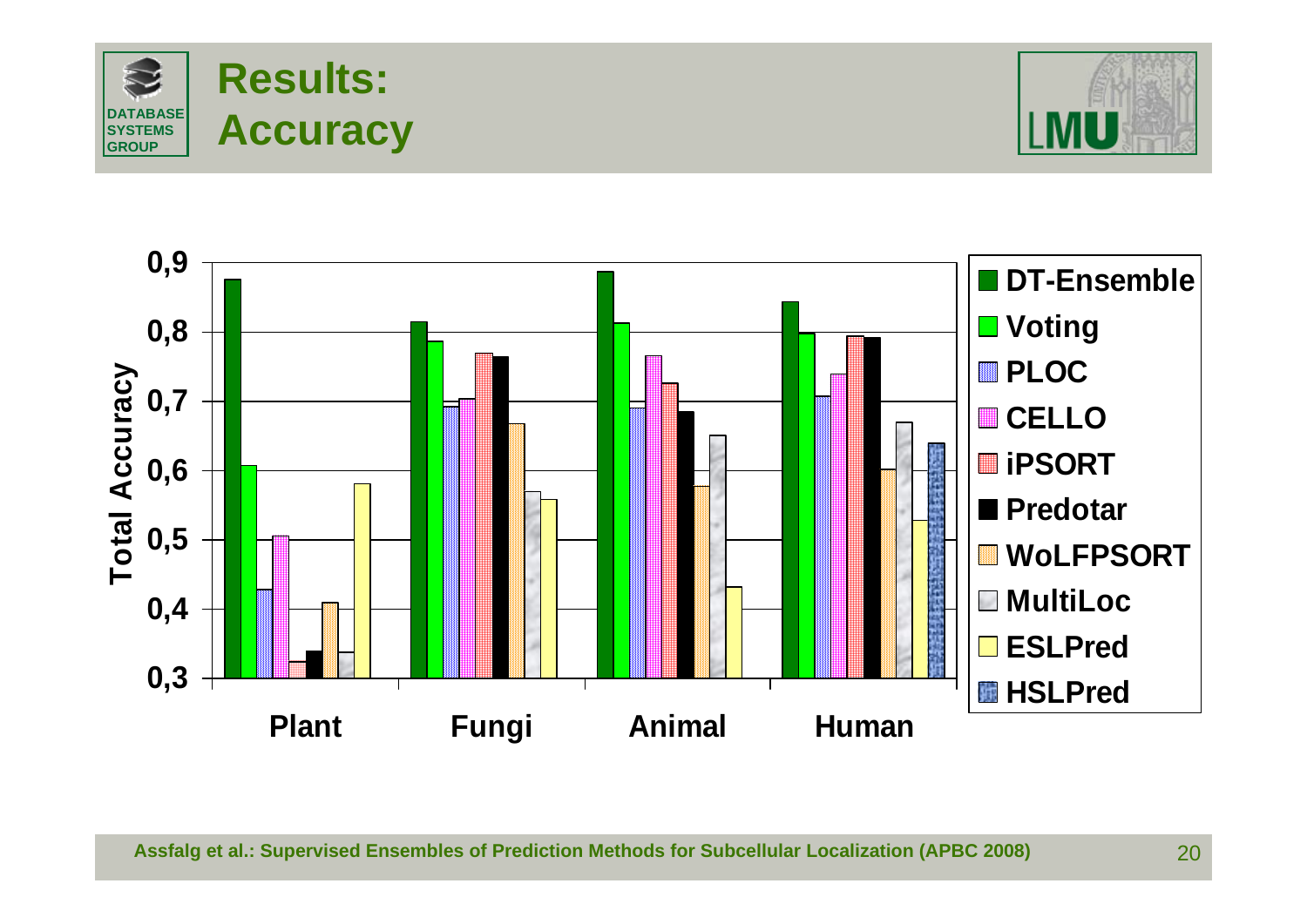